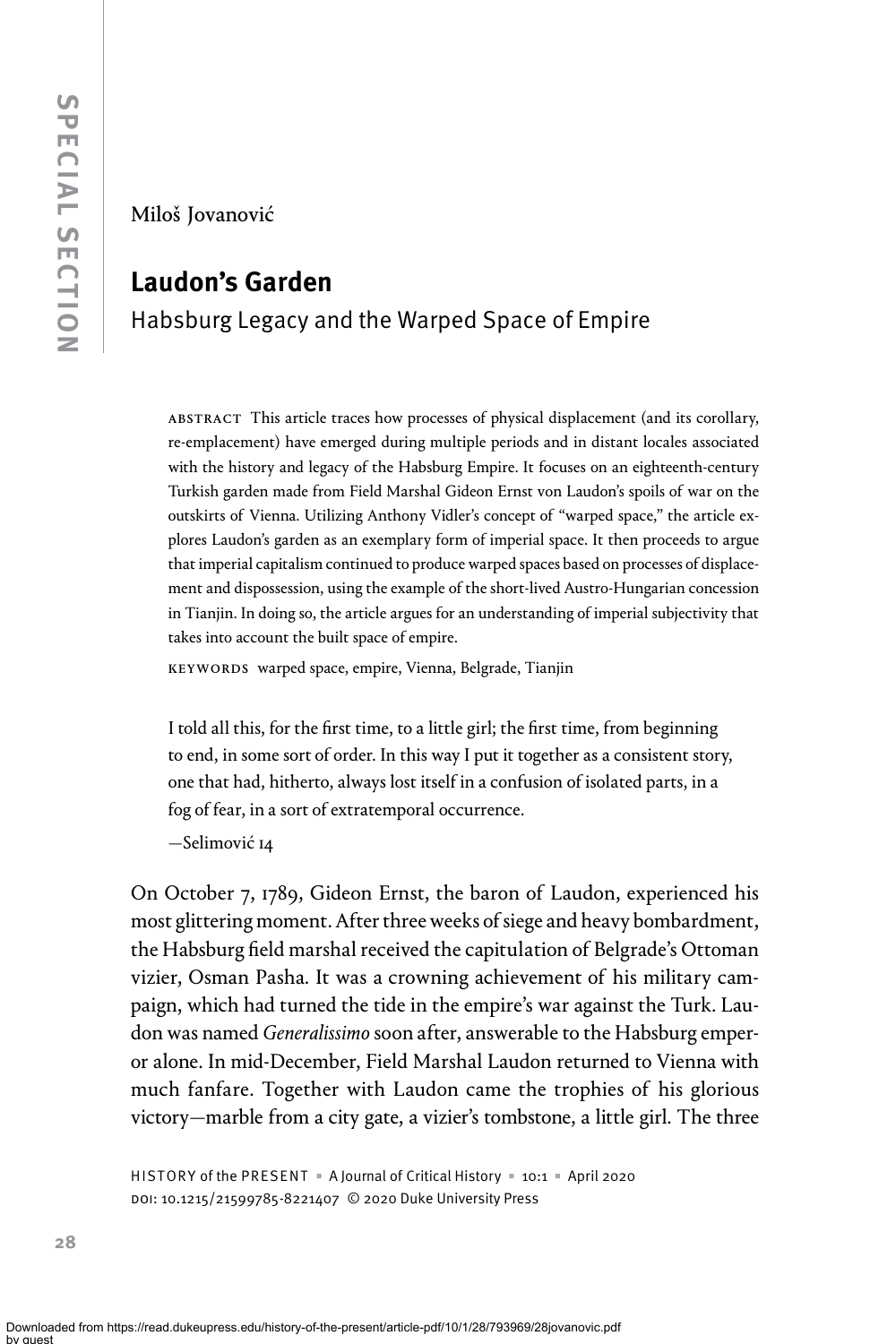remained in Hadersdorf, his compound in suburban Vienna, reminding the baron of his conquest. Arranged in a Turkish garden, the looted stones were laid out to illustrate ruination and the passage of time. Among them, Laudon's eight-year-old captive, Thekla, strolled until Laudon's death, disappearing from the historical record soon after.

Created through the violent displacement of people and material objects, Laudon's Turkish garden was and remains a quintessentially imperial space. Thekla's archival "rescue . . . from the darkness of [historical] night" records her"encounter with power" and nothing more (Foucault 79). Her brief mention reflects its violent origins—it is incomplete, full of gaps, without closure. Saidiya Hartman has criticized such "asterisk[s] in the grand narrative of history" by refusing to fill in the gaps and provide redemption, writing with what she calls"narrative restraint"(Hartman 2). If we "cannot undo the violence," as Hartman warns, what stories should we tell?

In the richness of its material heritage, the archive of Habsburg built space offers little room for subjects of incomplete histories. Borrowing the linguistic metaphors of Habsburg architectural history (Moravánszky; Alofsin), we speak the language of buildings because they remain. Yet what can we say about people who inhabited those same spaces, those whose record is less firmly etched in the collective imaginary of empire? As this article argues, their brief mentions nevertheless represent imperial truths when put in conversation with the built spaces they inhabit.

Thekla's experience of Laudon's garden reflects the nature of many other unrecorded encounters with imperial power. As products of asymmetric violence, the built spaces of empire always index a broad spectrum of subjective experiences beyond the archive. As I proceed to argue, our subjectivities and perspectives are necessarily formed among the material remnants of empire, as testimonies of past and present violence. From this perspective, imperial spaces become an embodiment of Anthony Vidler's "warped space," in which the subject is"caught in spiral systems beyond its control and attempting to make representational and architectural sense of its predicament"(Vidler 9). Emphasizing how anxiety and dismemberment, disembodiment and displacement constitute the built environment, Vidler's warped space allows us to rethink imperial subjectivity from within the built space of empire.

Beyond a conceptual step, reading empire through warped space has important ramifications for the present. The debris of imperial pasts (Stoler) remains imbued with immense social, symbolic, and cultural meaning. Its lasting heritage continues to shape our subjectivity, structuring our relationships to the organization of space and the passage of time. From the perspective of imperial subjects, the space of empire is the space of power constituted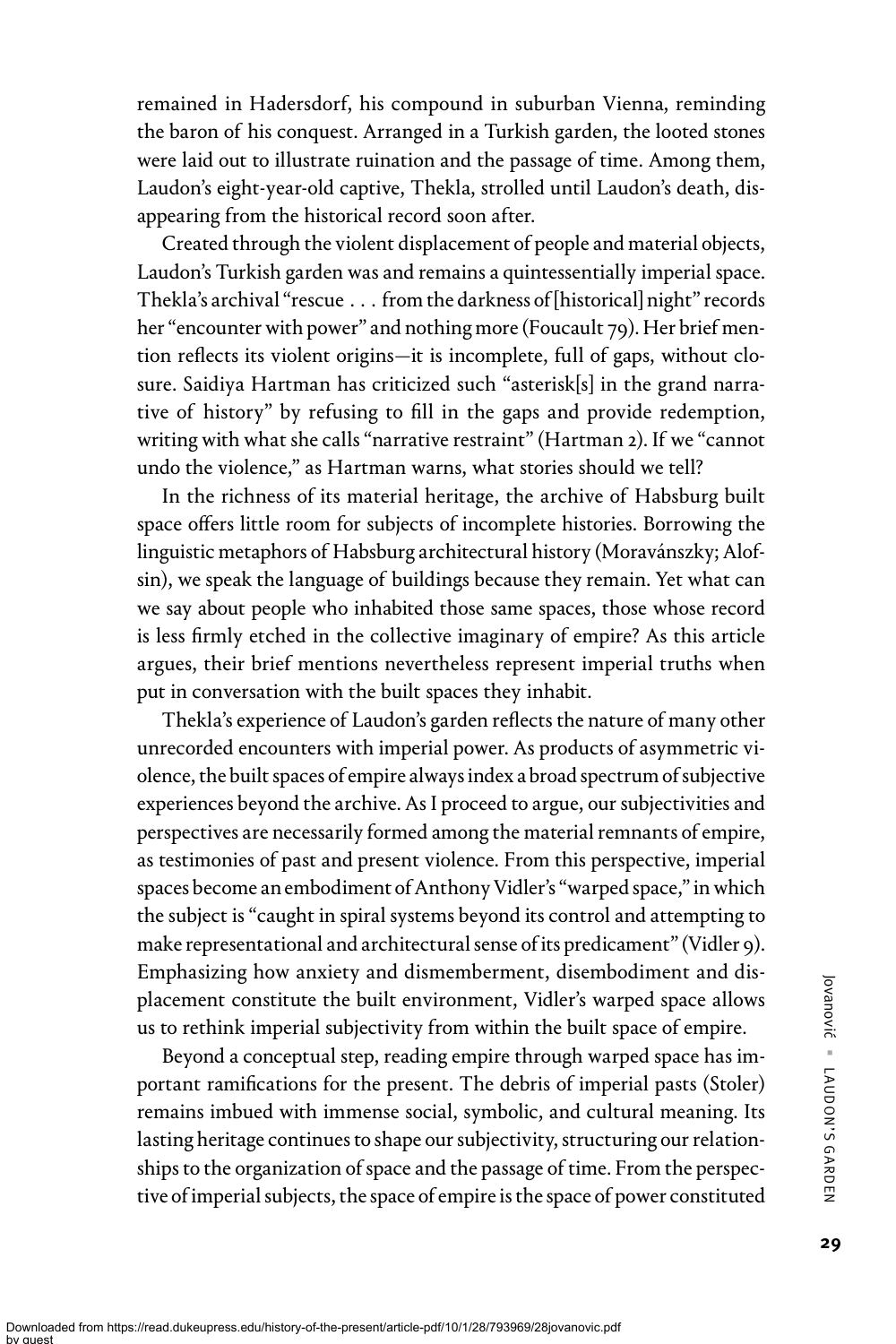outside the subject, which the subject is forced to reckon with. Empire displaces our individual and collective sense of self through its displacement of people and objects. It renders us off-center.

While Vidler's work on containment, individuality, and subjecthood explores the "active role of objects and spaces in anxiety and phobia" (13), his focus remains on modernity rather than empire. Vidler's conceptualization emerges from a tension between two unique affects of modern city life, agoraphobia and claustrophobia. Yet, as decolonial scholars have argued (Quijano; Mignolo), the modern subject is necessarily constituted within a colonial/imperial matrix of power. Beyond the alienated individual of industrial society, who both recognizes their unjust predicament and fails to find a firm footing against it, lie those subjects acutely aware of the source of their oppression and their relative position within hierarchies of power. In short, the modern capitalist subject has always been part of an imperial story. As subjects of asymmetric power relations, we all have the potential to recognize our built environments as one form of Laudon's garden.

In what follows, I present Laudon's garden as an exemplary form of imperial space. The paper traces how processes of physical displacement (and its corollary, re-emplacement) have emerged during multiple periods and in distant locales associated with the history and legacy of the Habsburgs. I begin by discussing how Laudon's conquest of Belgrade and his Turkish garden became part of shared European imperial myth, evolving new symbolic meanings by the nineteenth century. I then proceed to explore the colonial context of these mythic afterlives, tracing parallel reverberations of displacement in other locales of imperial built space. In conversation with the growing literature on Habsburg coloniality, this section takes further the off-center vantage point of Eastern Central Europe, seeing the region as asymmetrically yet fully integrated within global colonial relations (Sauer, k.u.k. kolonial; Bilgeri; Fischer; Sauer, "Habsburg"; Olin).<sup>1</sup> Zooming in on the short-lived Austro-Hungarian concession in Tianjin (天津, Tientsin), I argue that imperial capitalism continued to produce warped spaces based on processes of displacement and dispossession. The final section returns to Thekla and the imperial center, extrapolating her perspective from the scant historical record of her time among the Türkensteine of Laudon's garden. I conclude by bringing Thekla's perspective to contemporary Tianjin, where Habsburg built heritage has been reemployed for the purposes of accumulation in ways that echo the warped space of empire.

## The Turkish Garden and Imperial Myth

At first glance, Laudon's garden appears as an off-center site to study wider European developments, coming at the tail end of a century in which the

30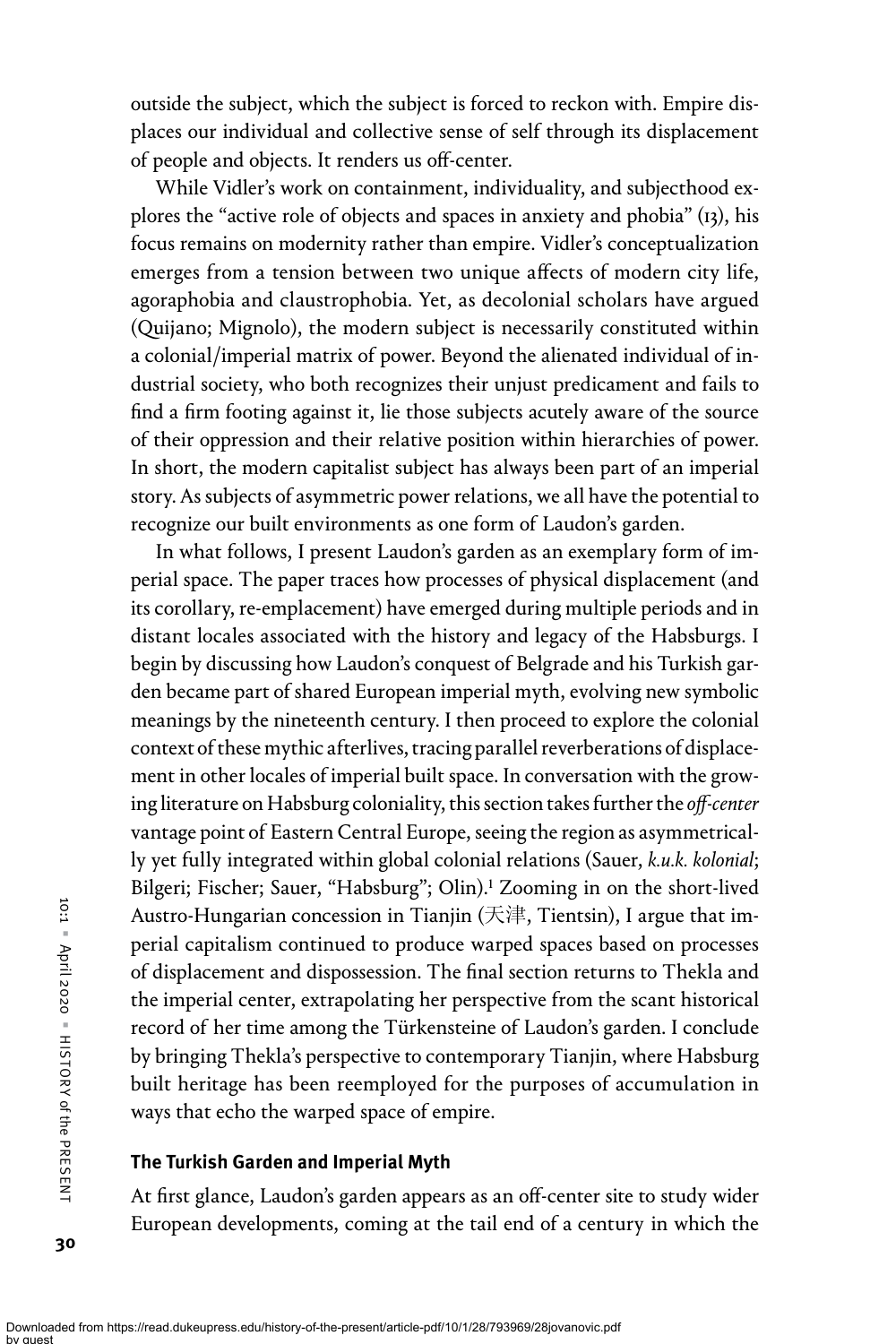Enlightenment constructed itself against an imagined Orient. In categorical terms, the garden represented an unremarkable example of Turquerie, what Haydn Williams has called an "eighteenth-century European fantasy"(Williams 6–16). As Nebahat Avcıoğlu has shown, built displays of "Ottomanness" developed into a key form of European upper-class self-representation from the late seventeenth to the early nineteenth century (Avcıoğlu 14–24). In this context, the Hadersdorf Türkensteine are neither exemplary nor imposing, particularly when compared to earlier sites like the Schwetzingen mosque complex or London's Kew Gardens. From such perspectives, the Hadersdorf Türkensteine offer little insight into sites of empire beyond the garden. However, approaching Laudon's garden not as a fixed space, but a temporary, material expression of an ongoing process of imperial mythmaking through displacement sheds new light on the social role played by built spaces of empire.

Laudon's victory in Belgrade greatly contributed to the Generalissimo's ascendancy to the pantheon of significant imperial figures. Soon after his death, two songs celebrating his prowess became part of the popular canon of soldiers' songs. Adapted to an earlier melody but with slightly modified lyrics,"Marschieren wir in das türkische Land"sang of Laudon's resolve and the might of his artillery. In the song's last stanza, the decisive general ends a tense showdown: "Come on, gunners altogether / Jolt the pieces to the wall; Strike, give fire that thunders and crashes" (Ditfurth 61). In another song, entitled "Laudon vor Belgrad," the "heavy fire" of Austrian bombs and canons resolves the tension, emasculating Osman Pasha by singeing his beard (Ditfurth 62). The formulaic nature of "Marschieren wir" contributed to its popularity, with versions quickly adapted for the inter-imperial battles of Mainz (1793), Mantua (1797), Głogów (1806) and Sacile (1809) (Brenner). By the nineteenth century, Laudon's figure overshadowed the tune's early roots in the Habsburg Netherlands, and the Balkanologist Felix Kanitz confidently attributed the song's origin to the 1789 conquest.<sup>2</sup> In its popular afterlife, the Generalissimo's siege of Belgrade represented both personal achievement and imperial success in nuce.

Despite Habsburg rule over Belgrade lasting less than two years (1789–91), what Kanitz described as Laudon's "last great act" quickly became part of imperial myth (Kanitz 21). Joining individual genius with technological prowess, the narrative of the 1789 siege was almost immediately incorporated into trans-European imperial culture. Belgrade's siege figured as the culmination of Laudon's biographies, the most popular of which proliferated in Europe soon after his death (J. Pezzl, Loudon's; J. Pezzl, Vie; G. Pezzl). An early Italian retelling of the siege repeated the emasculating motif from "Laudon vor Belgrad" of Osman Pasha's singed beard, here juxtaposed to the virility

31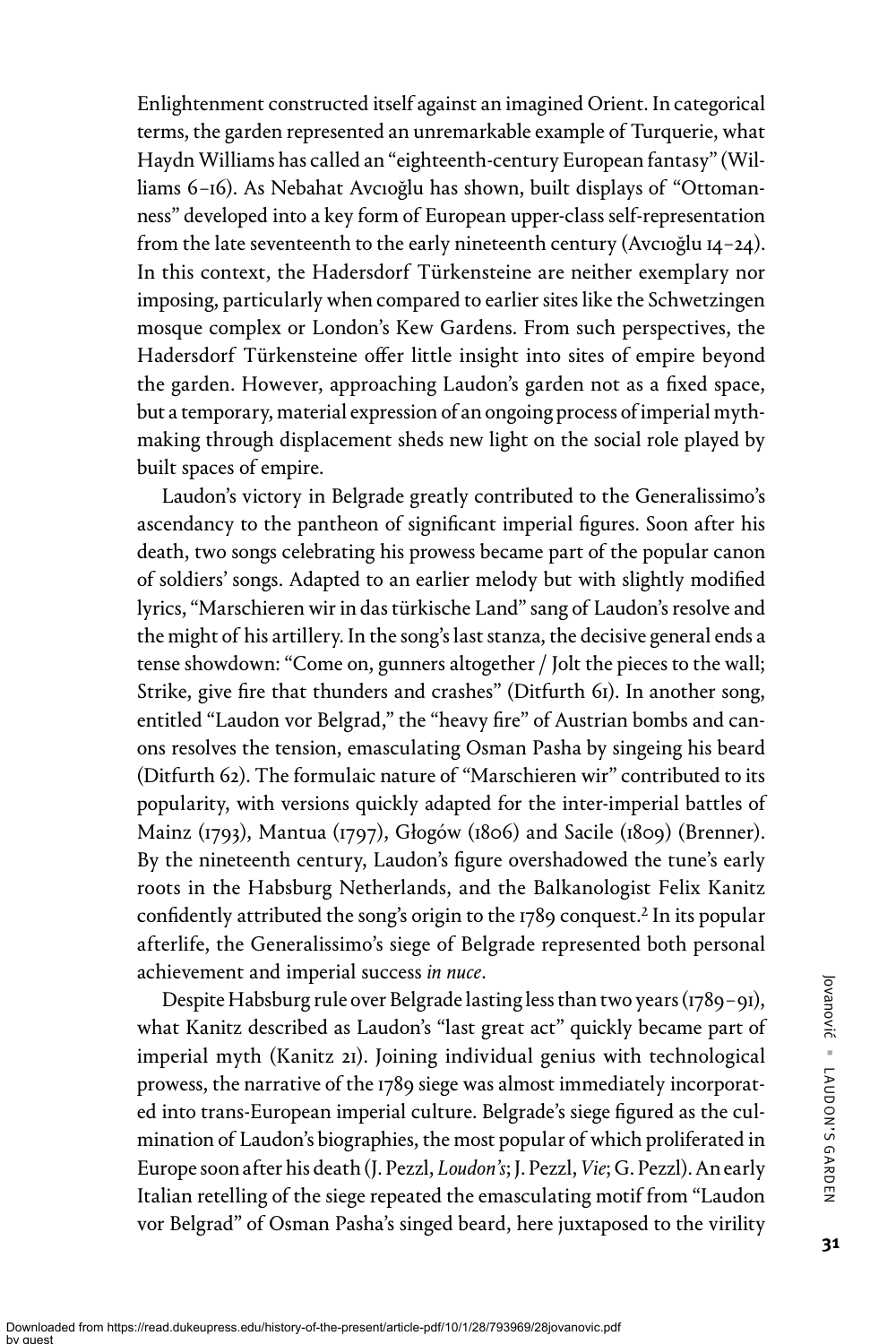of European cannons (Istoria 37). In Georgian Britain, Hannah Brand and James Cobb were inspired to thematize the siege in two 1791 operas. While undated, Cobb's libretto is most certainly about the 1789 siege, as it features the Austrian army prominently. Brand's opera deals with the 1456 siege, yet her production was an allegory of Laudon's contemporaneous conquest. Decades later, Austrians "dealing destruction's devastating doom," while "every endeavor engineers essay," fascinated readers of Alaric Alexander Watts's (1797–1864) alliterative "The Siege of Belgrade" (Watts 118).<sup>3</sup> Featuring awesome power, military genius, and the conquest of an Other, Laudon's victory became recognizable across Europe's cultural landscape as a quintessentially imperial backdrop.

In the German-speaking world, Laudon's myth was more intimately tied to both national and imperial ideologies. Contemporary to the memorialization of Laudon's siege, his Turkish garden played a small but potent role in Johann Gottfried Herder's Letters on the Advancement of Humanity (1792–97). Speaking to the necrologist Friedrich Schlichtegroll from a church graveyard, the somber Herder called upon Laudon's legacy as transcending ephemeral, individual achievements, noting how "every dead man deserves a tear, but many a German dead man deserves more than a sigh"(Herder 17). For the philosopher, the meaning of the past was contained primarily in its function within living national culture. Herder called upon the example of the Türkensteine to illustrate the sadness of Laudon's last days in his garden, where the Generalissimo "erected his tomb of the ruins of an unstormed gate." Among the stones, Herder wrote, Laudon could reflect on his mortality, the sadness of his"shining star" being blown out. Even the greatest Germans must face the consequences of their historicity, he argued, their worldly successes but a mere "castle of grief" (castrum doloris), an elaborate and decorated sepulchral stage.

The cultural memorialization of the Generalissimo as a German and imperial icon began in earnest in 1813, when his statue was enshrined in Ludwig I's Walhalla memorial near Regensburg. Herder's interlocutor, the biographer Schlichtegroll, immortalized Laudon in his Necrologues, which formed the "prime model for the didactic and sociocritical impulse of Enlightenment biography" in the German-speaking world (Heinrich 9). Perhaps most illustrative of such cultural canonization was Friedrich Kaiser's 1875 opera, General Laudon, in which the Belgrade siege serves as a narrative device to bind together imperial person and power. A highly visual performance, the opera ends with a tableau in which the general receives the keys to the city from Osman Pasha. Through such staging, Kaiser echoed the work of famous military painter and lithographer Johann Nepomuk Hoechle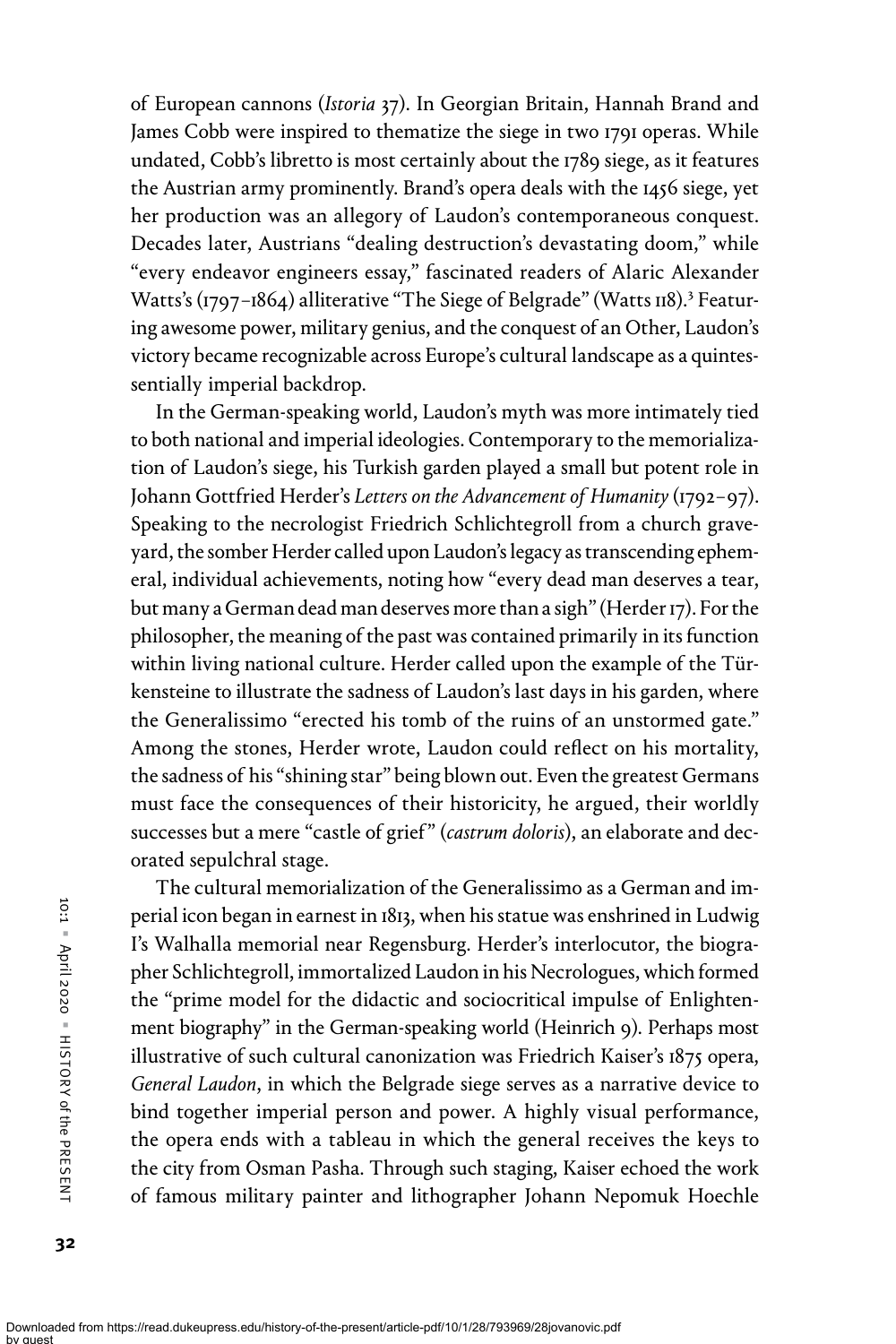(1790–1835), who depicted both the siege and Laudon's entry into the city and encounter with the pasha (Hoechle and Wolf). In its ending cadenza, General Laudon evocatively portrayed the power of imperial myth. Instead of the bombardment featured in eighteenth-century popular songs, the Ottomans of Kaiser's opera surrender Belgrade without a shot, impressed by Laudon's name alone (Kaiser 65).

In Vienna, Laudon's mythic presence accompanied the city's nineteenthcentury restructuring, in which a bourgeois-aristocratic alliance produced the Ringstraße and the Kaiserforum as new sites of imperial urbanity (Schorske). Between 1862 and 1864, the Generalissimo received a street in his name in the eighth district, a statue on the facade of Archduke Victor Ludwig's palace in Schwarzenbergplatz, and another life-size statue in the imperial memorial pantheon at the Viennese Military Museum. Such public memorialization culminated in Laudon's inclusion on the Maria Theresa monument (designed 1874, unveiled 1888), centrally located on the new imperial forum, between the Museums of Natural History and Art History.

The ability to manipulate and transform urban space was a key part of Habsburg imperial myth, its civilizational mission intimately tied to the captivating power of architecture. For the Balkanologist Felix Kanitz, Laudon's Turkish garden exemplified Habsburg ability to rewrite history by remaking space. In his last major work, Kanitz describes in detail the monumental restructuring of Belgrade under Habsburg rule between 1717 and 1739. Evidenced in the stone was the colonists' civilizational mission, rudely interrupted. "All monumental buildings . . . bear the unmistakable stamp of Vienna's great architectural epoch," he wrote, "despite the later attached blue fields with the Sultans gilded name" (Kanitz 16). To exemplify this cover-up, Kanitz presented an image of the Türkensteine in Hadersdorf and a translation of their historical inscription, or tarih. Behind their Oriental facade, Belgrade's European structures called upon Habsburg return to collect the empire's unclaimed bounty. With Laudon's conquest, the course of history was corrected for a time. The tarih stone was brought to Vienna to "remind of the [Generalissimo's] last great deed" (19). In Kanitz's narrative, Laudon's myth transformed from personal triumph to the fulfillment of imperial space-making destiny.

## Making Warped Space through Displacement

During the nineteenth century, Habsburg colonial policy came to be intimately tied to the production of imperial spatial assemblages, which included the collection and display of material items. As assemblages made through re-emplacement, spaces like Laudon's garden were reinterpreted not only as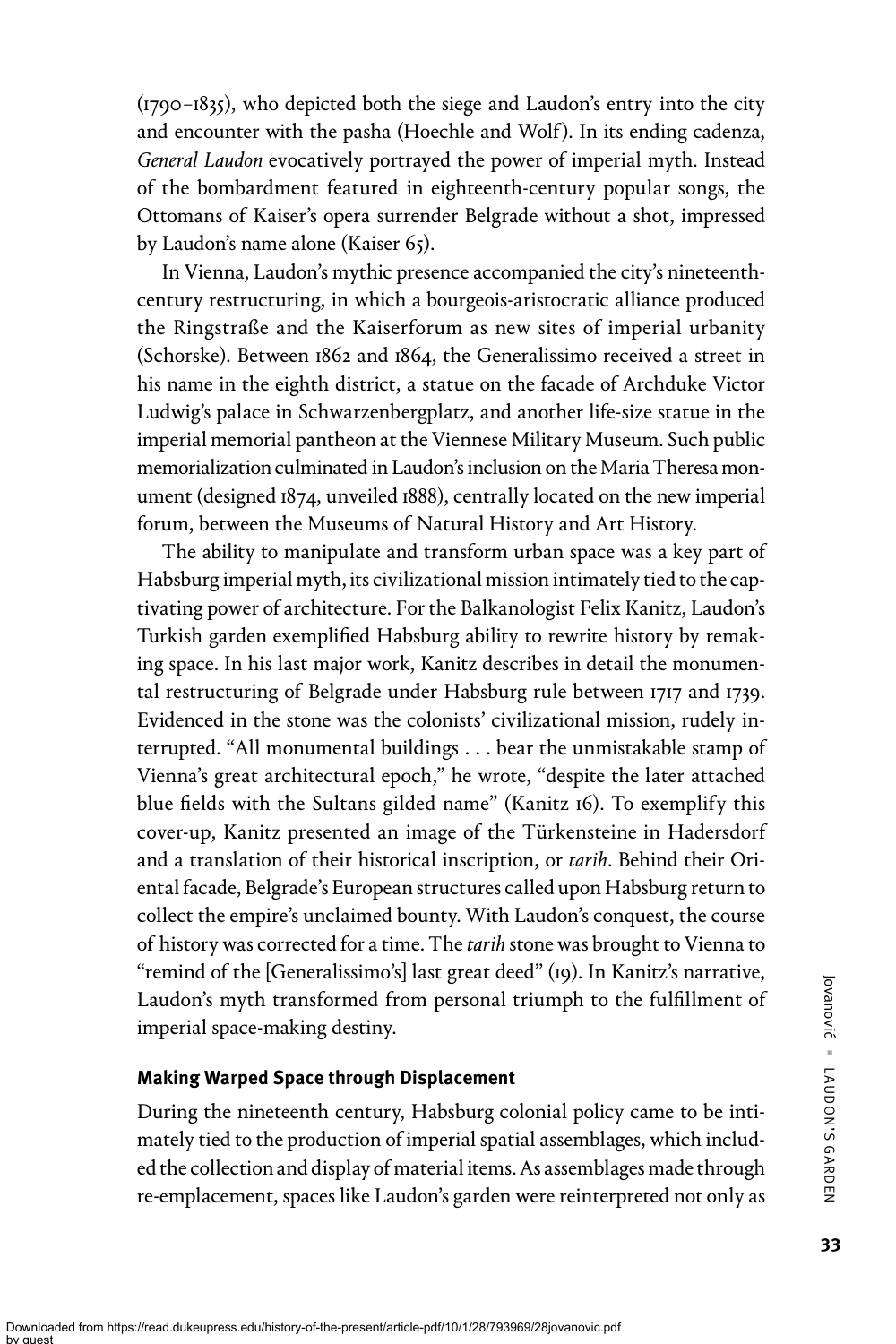aristocratic displays but also as precursors to contemporaneous colonial processes. Particularly after the destruction of Vienna's city walls, the display of scientific collections and exotic others was coupled with the production of historicist imperial space in the capital (Jovanović). During the same period, imperial and aristocratic collections became open to the Viennese public. These included Eugene of Savoy's large exotic plant and animal collections as well as Francis II/I's animal and plant cabinets. By the early nineteenth century, the Austrian naturalist expedition to Brazil (1817–21) had attracted widespread attention of the news reading public. Thousands of the objects it collected were displayed in a "Brazilian Museum" located in Vienna's Harrach Palace (Schmutzer and Feest 278). This trend culminated in the opening of the Imperial and Royal Natural History Museum in 1889, centrally located on the Kaiserforum. In increasingly public ways, Habsburg imperial identity was presented as constitutive of the European colonial family through the display of displaced objects.

Similar processes took place in newly colonized Ottoman territories, such as Bosnia-Herzegovina and the sanjak of Pljevlja/Taşlıca.<sup>4</sup> In both, the acquisition of ethnographic items and objects, their cataloguing, and display remained a central part of Habsburg cultural and military policy. As Diana Reynolds-Cordileone has shown, the display of such collected items back in Vienna "occurred through staging and presenting the occupied territories as a place where Austria could expand, explore, and extract while doing all manner of good work"(Reynolds-Cordileone 49). While historians like Robert Donia have interpreted Bosnia and the sanjak as different, "proximate colonies," their spatial remaking under Habsburg rule nevertheless reflected the treatment of distant imperial possessions.

Overseas, the circulation and displacement of material objects played a significant role in nineteenth-century Habsburg colonial policy, tied to the display of imperial authority and its potential for expansion. Looted objects were never mere portrayals of foreign spaces for imperial audiences, but also an assemblage of past and future imperial reach. Illustrative of this dynamic was Maximilian's Second Mexican Empire (1863–67), an effort to reestablish Habsburg dynastic order in the New World under French support. In 1863, criollo monarchists invited the younger brother of Habsburg Emperor Francis Joseph, Archduke Maximilian, to the Mexican throne with the support of French invading forces. For the archduke, a Central American empire represented the potential to "wipe out [the] stain" of Habsburg absence from the Western Hemisphere (Corti 115). To bolster Mexican support, he called upon the Habsburgs' vast Spanish patrimony, sending for several NewWorld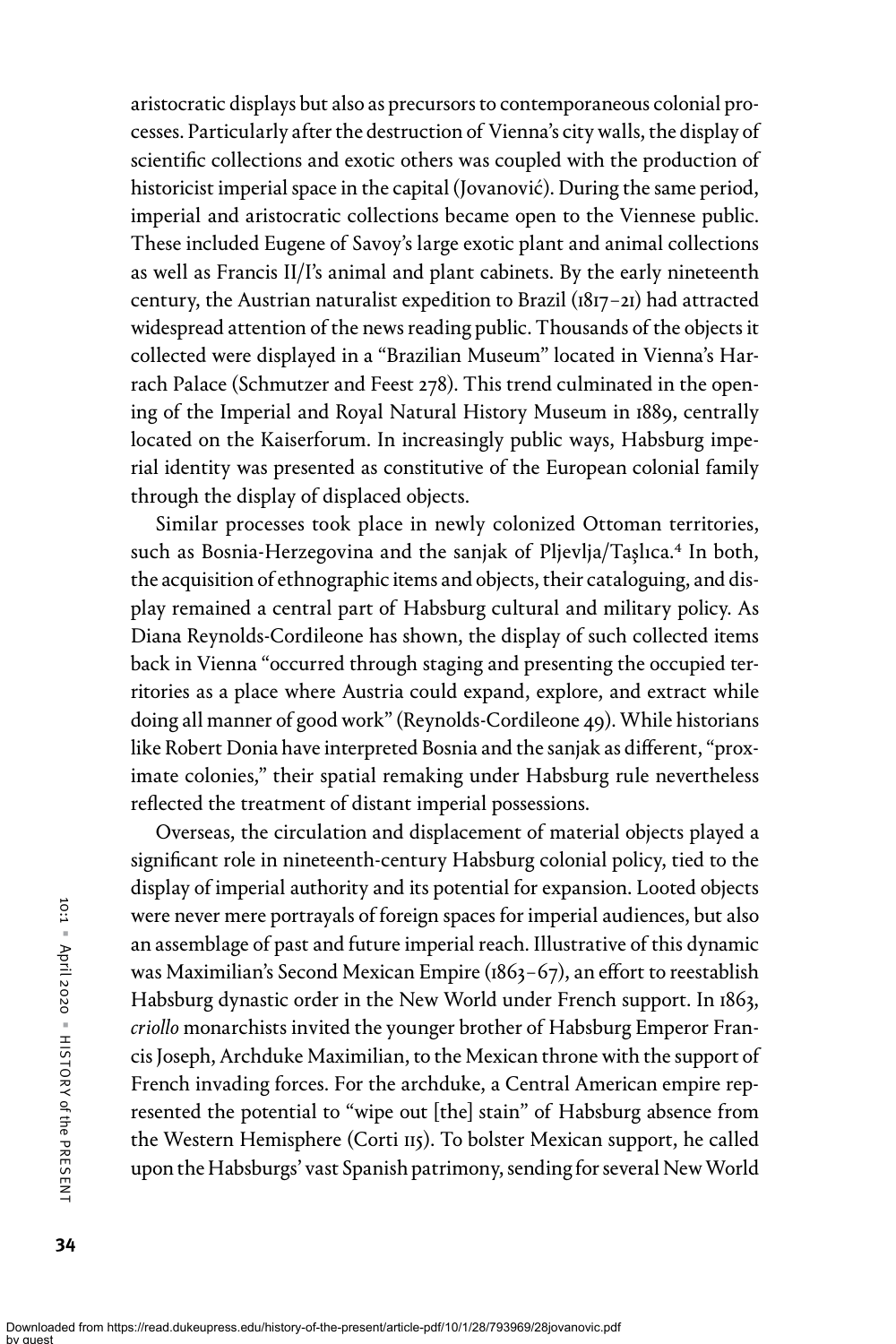items from Vienna's collections. In 1864, Moctezuma's shield and Hernán Cortés's letter to Charles V were shipped to Veracruz upon his request (Duncan 54). While Maximilian's adventure in Mexico ultimately succumbed to anticolonial resistance under Benito Juárez, it nevertheless called upon material markers of previous conquests to expand imperial myth and lay claims to new territory.

The deposition of looted items in Vienna played a dual role in imperial mythmaking, as a claim of belonging to the European colonial family and as materialized potential for expansion. Situating their legitimacy in the empire's historical power to displace, Habsburg scientific expeditions were central to this process. The empire's first large-scale expedition, the SMS Nova*ra*'s circumnavigation of the globe under Karl von Scherzer (1857–59) offers an illustrative example. Traversing the Indian Ocean, the Novara sailed to the Nicobar Islands in 1858 on a covert attempt to reestablish an eighteenthcentury outpost of the Austrian East India Company. After its landing at Nancowry was upset by Nicobari resistance, the ship's expedition departed with four hundred items later deposited in Vienna's Museum of Ethnology (Mückler 54–56, 214).<sup>5</sup> Their material legacy offered a prelude to a later attempt at colonization by the SMS Aurora, likewise unsuccessful (Blumentritt).

In Northeast Africa, a site of Habsburg colonial interest throughout the nineteenth century, missionaries, traders, and medical advisers surveyed land and established outposts under the pretense of collecting ethnographic items (Stiansen; Chahrour). In today's South Sudan and northern Uganda, the Jesuit Ignacij Knoblechar collected a large number of items to be sent to imperial museums while profiting extensively from the ivory trade (Cisternino; Willink 322). Knoblechar was only one of a large number of Habsburg subjects in the region, whose "exploratory" missions were in fact massive colonial enterprises (Sauer, "Habsburg" 9). Irrespective of metropolitan skepticism toward colonial policy, the collection of material items remained part of Habsburg imperial practice that situated the empire within the family of European colonial states. Such public mythmaking was predicated on the empire's continued participation in material displacement, as well as the potential such bounty opened for the projection of military power.

Beyond material objects, creating the built space of empire depended on the ability to manage, displace, and collect racialized people. As Heather Morrison has shown in discussing the life and legacy of Mmadi Make/Angelo Soliman, an eighteenth-century Viennese of Nigerian descent, the symbolic subjugation of racialized bodies had been part of Habsburg imperial display since the early modern period (Morrison). From the eighteenth century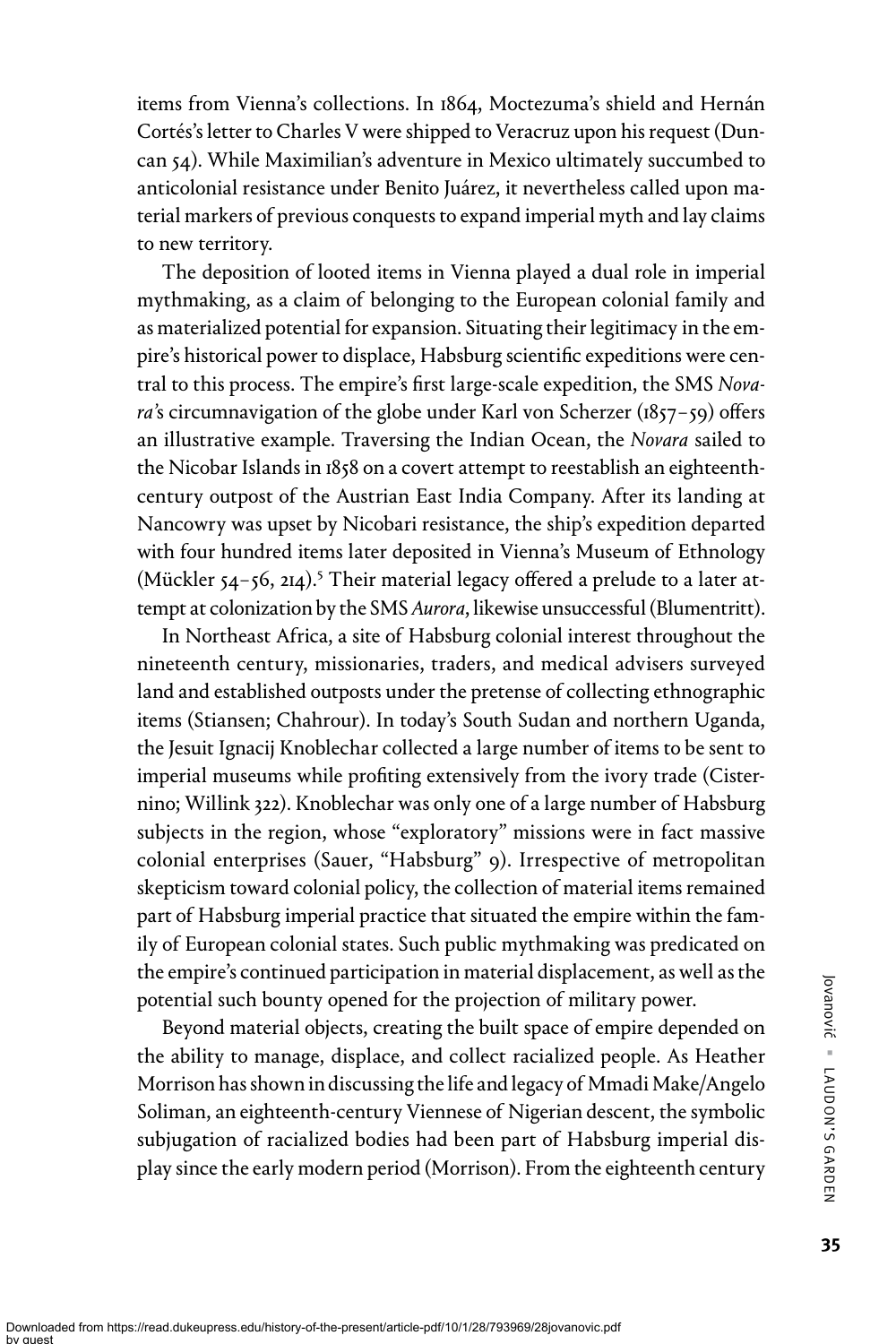onward, a number of racialized people were captured or enslaved for the needs of imperial "exhibitionary complex," some of their cadavers shown in the court's Natural Cabinet (Schmutzer and Feest 275; Bennett, "Exhibitionary"; Bennett, Birth chap. 2). Such processes continued throughout the nineteenth century, tying imperial discourses of racial domination to the popularization of scientific expeditions. In 1821, in addition to a number of objects and live animals, the Viennese public was presented with two Aimoré people kidnapped by the previously mentioned Austrian expedition to Brazil ("Die Botocuden-Indier in Wien"). Named João and Francesca by their captors, the pair lived and worked in the newly opened court gardens in Vienna's Kaiserforum. They were accompanied by Emmanuel Rio, an enslaved man of Afro-Brazilian descent, later also employed as an imperial gardener. At least three other Afro-Brazilians, Laureana, Jose, and Candido, were brought to Vienna by the naturalist Johan Natterer in 1836 (Sulzbacher 101). From the 1870s onward, the exotic animal trader Carl Hagenbeck organized elaborate Völkerschaustellungen, anthropological-zoological displays of racialized people, displaced objects, and flora and fauna across metropolitan Vienna (Foster; Scott). As part of "Habsburg scientific expeditions," turn-of-thecentury Vienna was constructed through white violence, emplaced in instrumentalized displays of kidnapped persons.

As evidenced by Thekla's brief appearance in the archive, the aftermath of Laudon's conquest forewarned latter displacements of imperial Others. Her own capture was inseparable from the mass resettlement of thousands of Muslim Belgraders that followed the Austrian capture of the city in 1789. According to Nikola Samardžić, 11,154 Muslims were forced to leave Belgrade as part of the city's surrender (196). The kidnapping of people like Thekla, João, and Francesca showcased an imperial power to displace people and objects across the globe, both in the metropolis and the periphery.

## Imperial Capitalism and Displacement

Human displacement and dispossession shaped built space in the finde-siècle Habsburg periphery, through the agency of metropolitan capital. Between 1901 and 1917, dispossessing the local Chinese population was at the heart of Austro-Hungarian space-making in the port city of Tianjin, the empire's most prominent overseas colony. As a result of Austria-Hungary's participation in the Boxer War, a part of Tianjin directly across from the walled Chinese city and partially occupied by Habsburg troops officially became the empire's concession in 1902. Linking the Bóhǎi Sea with the Grand Canal, Tianjin was split up between competing colonial powers, becoming a "hypercolony" (Rogaski). The immense level of imperial competition in Tianjin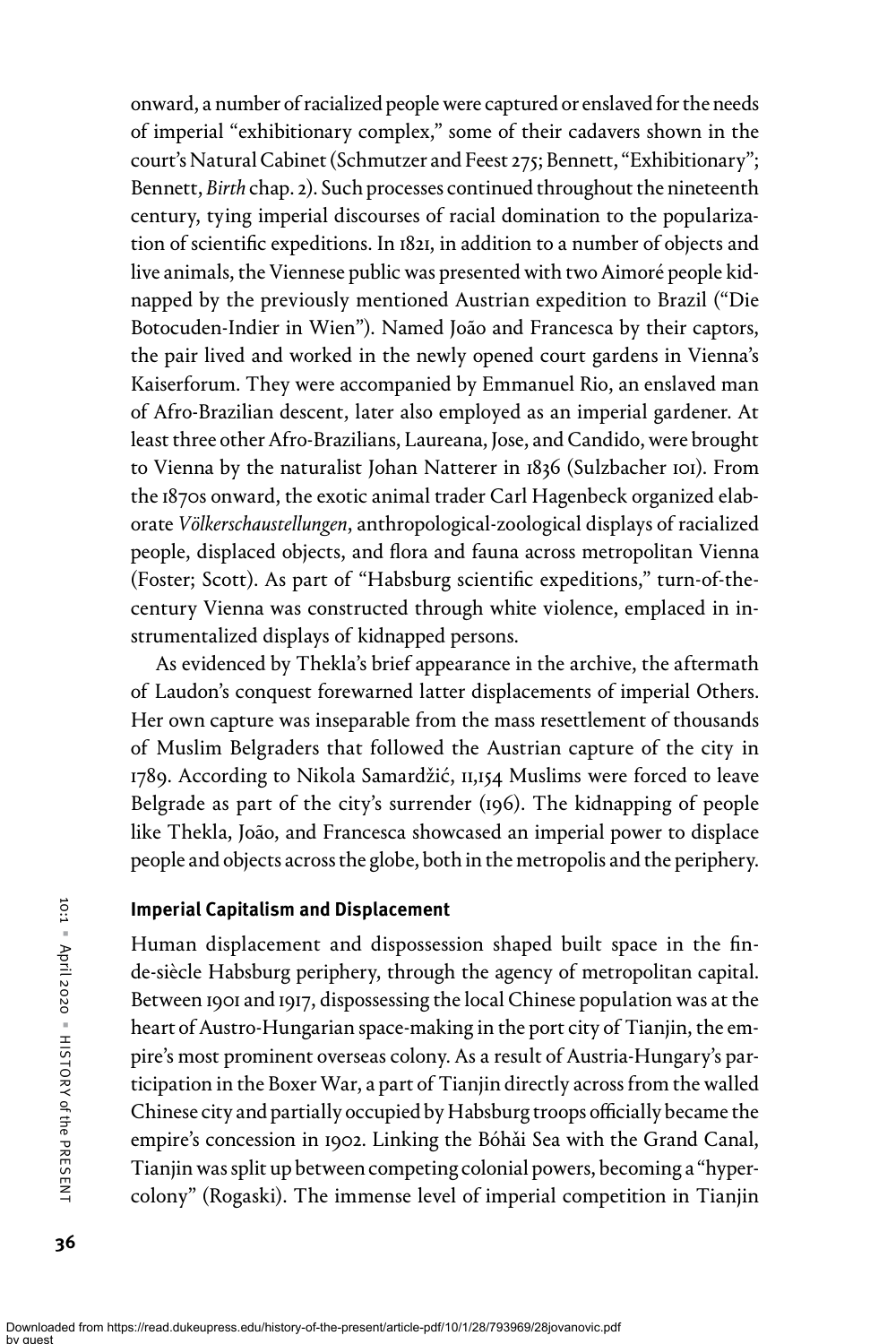meant that Habsburg colonial officials were constantly confronted with other powers, both as competitors and potential cooperative partners (Sauer, "Habsburg"). In those parts of Tianjin under Habsburg control lived forty thousand Chinese residents, a few dozen European merchants, and a rotating crew of navy officers and marines, mostly Hungarian and Croatian. Thus, the Austro-Hungarian consulate played multiple roles: it headed the concessional authority, developed Habsburg economic interests, and defended the empire's status as a European power.

In the early 1900s, Tianjin was an immensely productive site of remaking built space, an example of what David Harvey has called the spatial fix. For Harvey, the concept has multiple interrelated meanings that together reveal how capital makes and remakes space across the globe. At a basic level, the fix represents "capitalism's insatiable drive to resolve its inner crisis tendencies by geographical expansion and geographical restructuring," an alwaystemporary solution to crisis (Harvey 24). Yet such transformative solutions require material and temporal "fixity," as capital is bound up in machines and infrastructure in order to facilitate its faster future movement. Between 1901 and 1917, the Habsburg presence in Tianjin exemplified these contradictory processes.

The Austro-Hungarian concession supported metropolitan industry by linking imperial capital with military power, a relationship at the heart of colonial space-making practice. For imperial powers, Tianjin was a site laden with potential, as the gate to Beijing and the banking center of northern China. The city was also a key stop on Austrian Lloyd's shipping route from Trieste to the Pacific (Lee). On a local level, Habsburg industrial concerns remained in competition with German or British ones. Internationally, compacts such as the European Danube Commission and the Chinese Military Customs helped coordinate Austro-Hungarian capital and military force with other imperial powers. Facilitated by the Tianjin consulate, Viennese banks funded Chinese generals' weapons purchases from Bohemian industrial concerns Škoda and Poldihütte.<sup>6</sup> The investment was backed against a potential takeover of property-tax collection in Zhili province, the movement of Viennese finance capital guaranteed by future imperial expansion.

For metropolitan capital squeezed by declining rates of profit, the building up of concession infrastructure opened another path to profit. Such endeavors did not come without difficulties. In 1903, the vice-consul of Tianjin Karl Bernauer reported that prospects of development were poor, as the concession housed "poorly-off merchants and tradesmen, as well as coolies who work in the Native City during the day." Bernauer proposed a solution to the problem: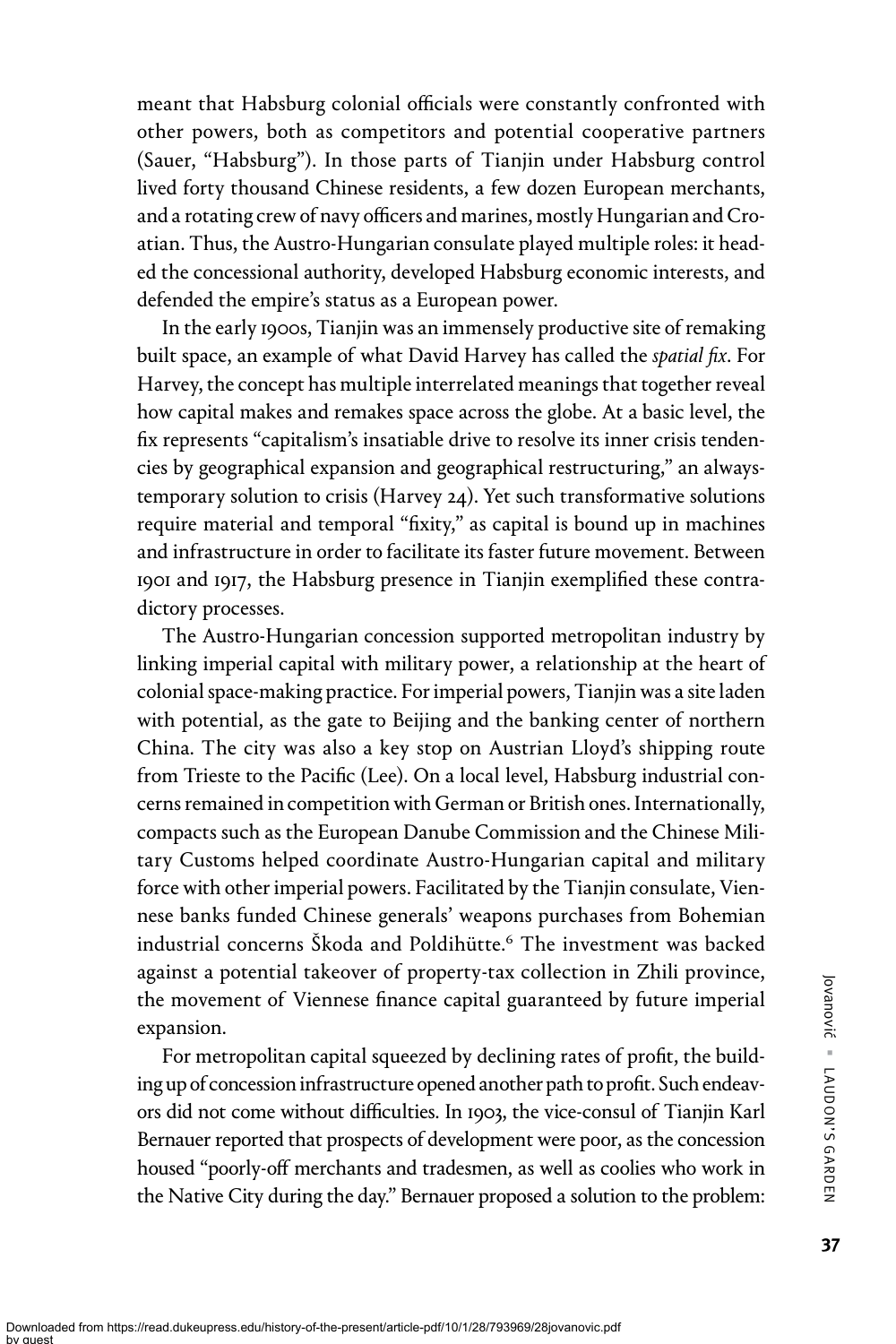A development of the concession can only be expected if a company with sufficient capital is able to finance the concession; it goes without saying that this company must always be supervised by the authority entrusted with the administration of the concession . . . under certain conditions, the company could be granted the exclusive right of expropriation of the current land and house owners. By building houses on this land, the company could undoubtedly make a profitable business.<sup>7</sup>

Expanding upon his proposal, Bernauer also suggested that this new company take over the construction of a new bridge and quay on the Bái Hé River, increasing the volume of trade and the concession's income exponentially.

In December 1905 Bernbauer's plan came to fruition with the founding of the Hotung Baugesellschaft (奥界建造公司), a firm that undertook several Europeanizing urban projects in Tianjin in the following decade. Hotung Baugesellschaft was headed by the consular head secretary, the Fiumeborn thirty-one-year-old Hugo Accurti. Figures like Accurti embodied the tight relationship between military force and colonial space-making in Austro-Hungarian Tianjin. As commanding officer of the navy corps he took part in the conquest of the city in 1901, becoming police inspector of the concession and consulate secretary in 1902. From the end of 1905 to his fall from grace in 1917, he led the Hotung company with his brother Gino.

In the first decades of the twentieth century, the Hotung Baugesellschaft participated in a number of urban renewal projects, including the development of land around Baron von Czikanny Straße and the construction of the city's tramway line, quay, and the international bridge over the river. Just as Bernauer advised, Hotung Baugesellschaft relied on its tight integration with the concession authorities to displace residents and dispossess their land for hygienic reasons. By 1908, it owned fifty-nine mu of developed land, as well as interest in the tram line. The previous year, it paid out a dividend of 8 percent to its stockholders, Habsburg officials, and Chinese elites (Wright 751). While the empire's presence in Tianjin ended as a consequence of the First World War, its profound interventions continued to mark the city's urban tissue throughout the twentieth century.

## Subjectivity and the Counterhistories of Warped Space

Expanding upon the spatial relations congealed in the assemblage of Laudon's garden, this article has presented a history of empire as the builder of warped space. In particular, I've focused on displacement and re-emplacement as two connected imperial processes. With roots in the cultural world of aristocratic Enlightenment, such forms of manipulating human beings and their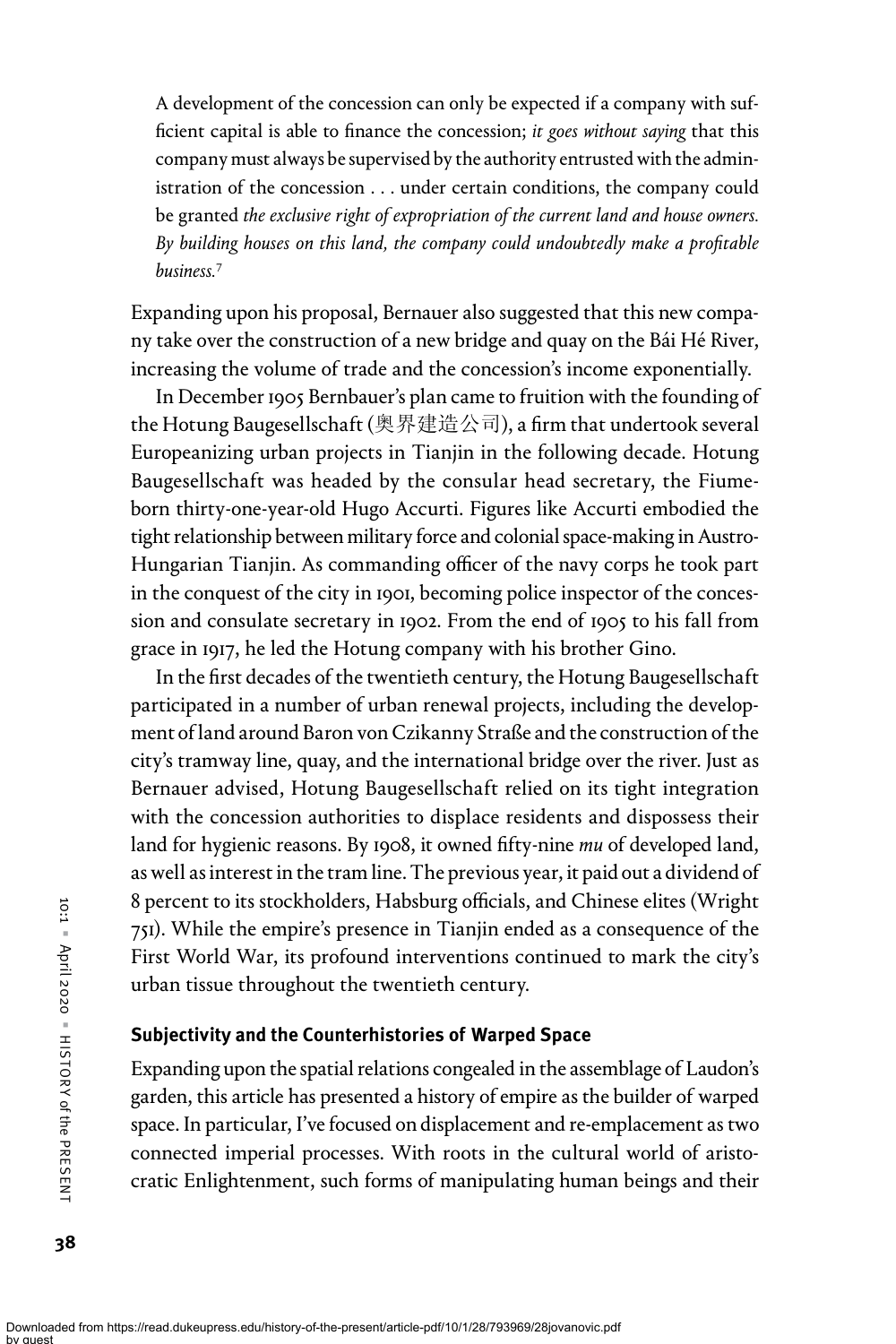material heritage continued to shape Habsburg space-making for the purposes of science and profit during the nineteenth and early twentieth centuries.

My approach to imperial built space emerges from the perspective of subjects caught up in processes outside their control within asymmetric relations of power. This is necessarily an imaginative task, precisely because it extrapolates an imperial history from brief appearances in the archive. A counterhistory that sees imperial space as warped space has to fill the gaps through informed resonances rather than causal links. Using the archival record not as the basis but as a starting point, this approach counters the methodological tendency of historians to "empathize . . . with the victor" (Benjamin 256). What little record exists of people like Thekla, as I argue, nevertheless offers lateral readings of the built space of empire, placing empire itself offcenter to human perspectives.

What could be Thekla's historical legacy, then? Not much is known about the "kleine Türkin" brought from Belgrade by Laudon. After his death, the papers recorded that he left two thousand florins in her name (Maruna 146). In contemporary reports of his passing, she is mentioned to have been "very sad, and wept without ceasing" (Politische Gespräche 240). At the time, the papers continued, the ten-year-old Thekla "spoke very good German." They noted with care how the girl called her captor "Bascha Papa." Was such journalistic romanticism merely an Orientalist rendering of "pasha"? Or did Thekla offer a sincere assessment to her captors—that she had been taken by a headman  $(bași)$  who liked to play the role of "papa"?

In contemporary sources, Thekla's birth name does not appear. From her mention in Laudon's obituary, we can extrapolate that she was eight at the time of her capture. Wandering the gardens of the Hadersdorf estate, she would have encountered displaced symbols of her home. In his Turkish garden, Thekla would have found a tombstone separated into four pieces and the decoration of Belgrade's most majestic Istanbul gate. Like pieces of a broken mirror, they refracted the city of her memories in warped, disorienting ways.

Had Thekla focused on the largest of the stones emplaced in the garden landscape, she would have immediately noticed the sultanic seal (tuğra) of Mahmud I. As depicted in period drawings, this symbol of imperial power was placed upside down in Laudon's garden, likely by a landscaper unfamiliar with Arabic script (Gurk and Gurk, fol. 19). Next to the sultan's sigil lay the gate's tarih, a set of verses commonly used in Ottoman architecture to describe the erection or renovation of a structure. Written by the Stambolite poet Mirzazâde Ahmet Neylî, its verses recount Mahmud I's reconquest of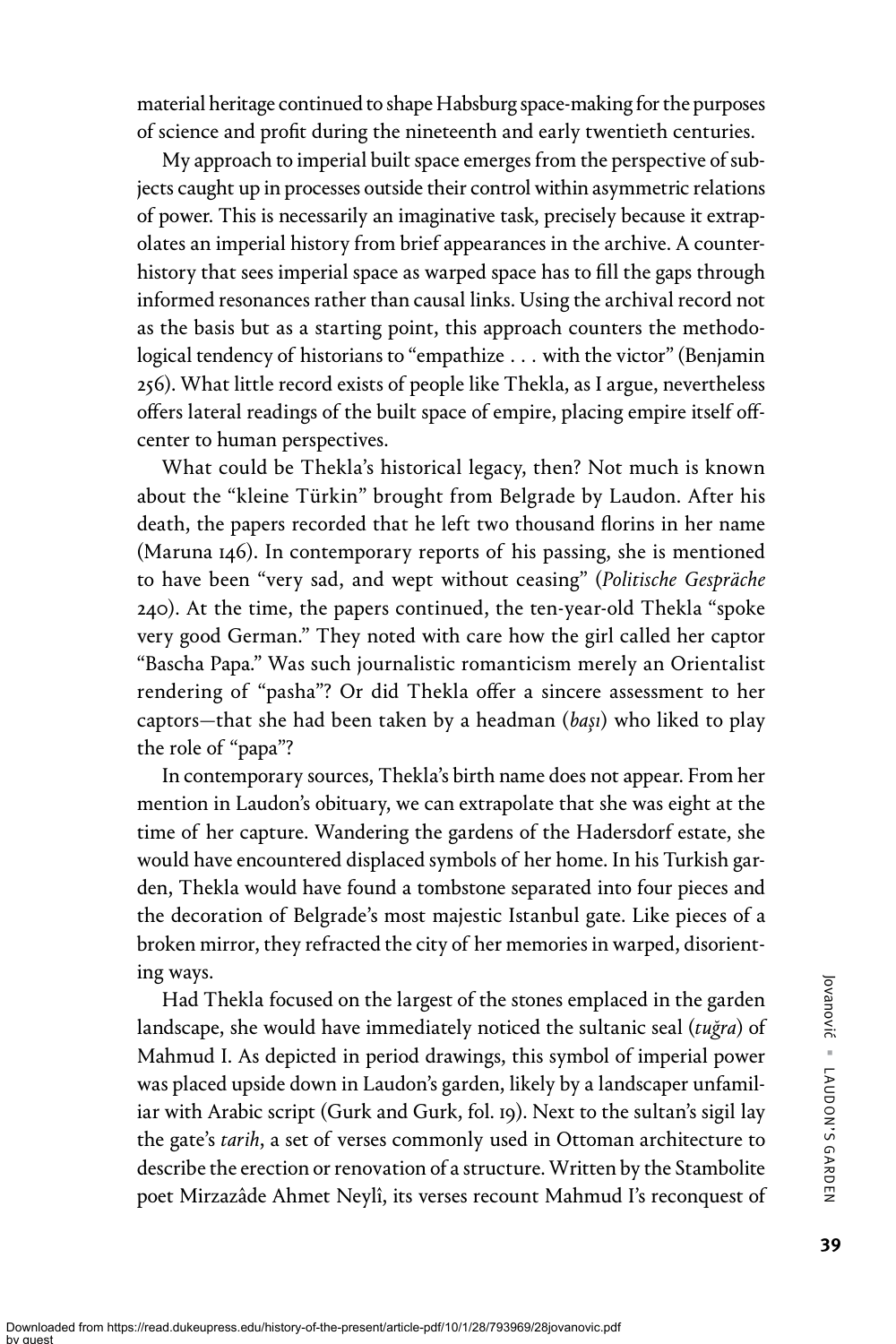Belgrade from the Habsburgs in 1739 and his subsequent renovation of the city. Neylî's verse described "the most important gate of all, for it belongs to the exalted capital [Istanbul] and thus glistens full of decoration" (Rajković 237). From Thekla's perspective, the verse would have rung unendingly hollow, a broken stone describing a fortress, "even brighter and more solid." On the outskirts of Vienna, what was left of the gate's decoration remained hard to find. For centuries, its decorative marble lay scattered in the woods, known only to those venturing out to the suburbs for a forest stroll.

Contemporary Tianjin appears similar to the warped landscape of imperial Hadersdorf. The buildings built by the Hotung Gesellschaft were redistributed to the people after the Chinese Revolution. In 2005, this began to change as the Tianjin Municipal People's Congress inaugurated the Regulations on the Protection of Historic Buildings (市歷史風貌建築保護條例). Singling out 615 structures for protection and designating a number of historical and cultural districts (历史文化街区), the city government looked to colonial architecture as a resource.

Historic designation has perversely produced a major dispossession of the city center residents. What the law protected was not an existing urban fabric but its re-emplacement—an imagined urban ambiance constructed for the purposes of increased property values and tourist consumption. Since the early 2000s, different strategies have emerged to fight evictions in Tianjin, from petitions and public protests calling out the nominally socialist state to appeals for protection through the guise of historical heritage (Feng). In the context of Shanghai, Qin Shao describes how similar strategies shape the fight against "domicide," the destruction and eviction of one from their home (24–30).

Even before the 2005 proclamation of historic areas, new buildings purposefully borrowed and mixed elements from colonial architectural styles in the former Habsburg concession ("Rare Austro-Hungarian Architecture"). Developed as an extension of the nearby "Italian style town" project, large office buildings empty of residents dot the riverfront quay. In their commodified hybridization, they offer little pretense of historicity. Discussing the Italian colonial legacy in Tianjin, Maurizio Marinelli notes provocatively that the "concession has become today an example of hyper-heterotopia: a hyphenated space, 'something in between' which lives and breathes both historically and emotionally between different worlds" (Marinelli 425). For Marinelli, Tianjin "offers a significant example of indigenous appropriation and reinvention of emotional capital" yet also points to "asynchronous temporalities and spatialities of past and present." In his 2004 film The World,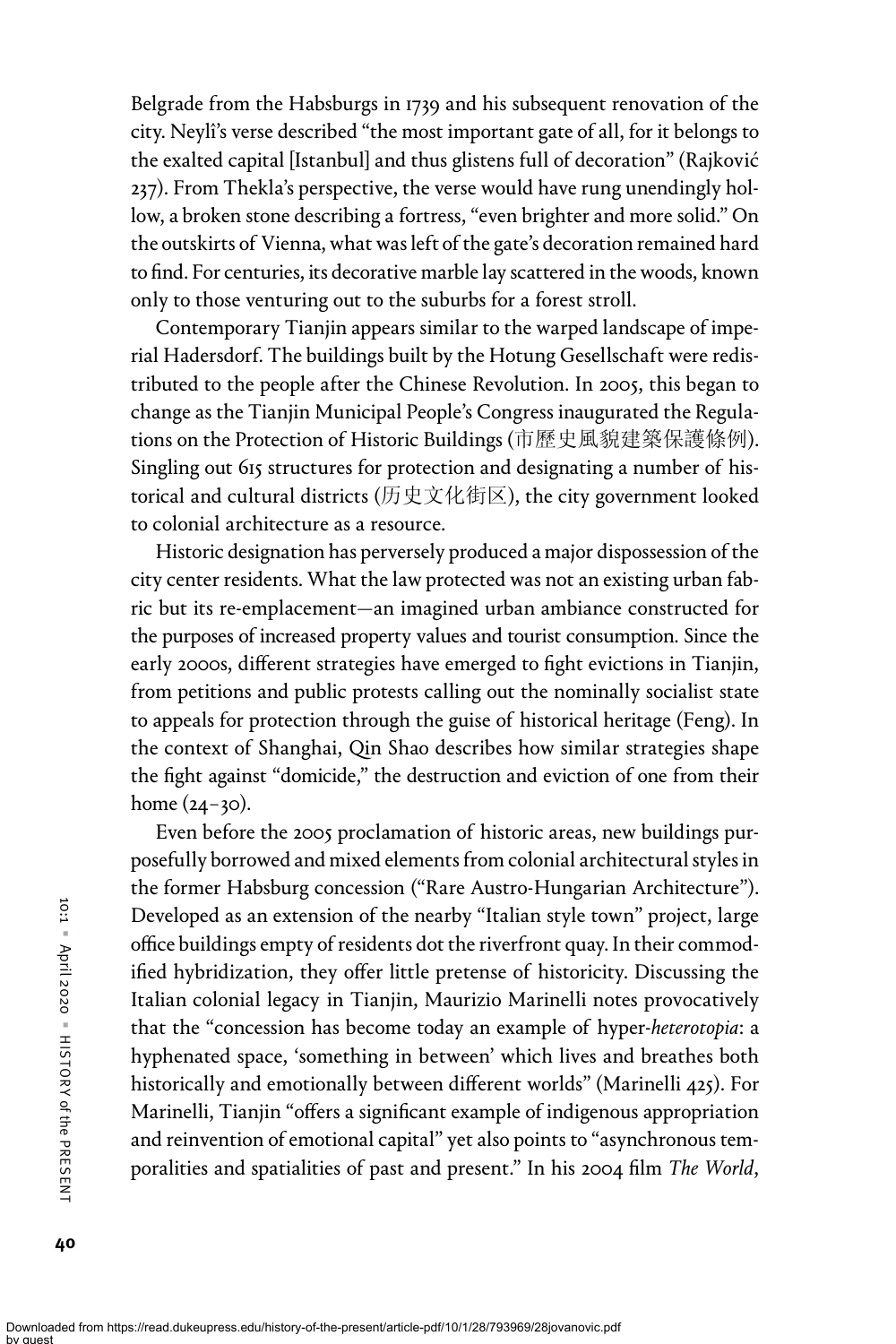Jia Zhangke presents such displacement as a hypercommodified landscape of unachievable desires, a moribund capitalism. Stripped of the veneer of authenticity, Tianjin's imperial space displaces the observer from coherent historical narratives.

Tracing a global history of Laudon's garden testifies to the immediate and long-term displacements produced by empire. Walking among the Türkensteine after the Generalissimo's death, the ten-year-old Thekla could have seen the imperial process revealed—as the twisting and breaking of bodies and lifeworlds, assembled lopsided in the gardens of elites. In his 1970 novel The Fortress, Yugoslav Muslim writer Meša Selimović offered a similar assessment of imperial subjectivity. In the book's opening chapter, the protagonist, Ahmet Šabo, recalls a horrific experience of wartime to Ramiz, a young student, who offers the following retort: "People's lives are hunger, bloodshed, misery, bare survival on their own land and senseless dying on another's. And the rulers will return home, every one of them, to tell of glory and to suck the blood of the survivors" (Selimović 11). As subjects displaced by imperial processes, our spatial perspective can only echo that of the student Ramiz and Thekla, the baron's young captive.

Like Thekla's, our displacement is both psychological and physical, a continued reminder that asymmetric power relations constitute the spaces we inhabit. Formed out of physical markers of conquest, Laudon's Turkish garden is an appropriate simile for the making of imperial built space. The manipulation of bodies and populations, the tearing of memory markers and their violent re-emplacement in new contexts is the groundwork of empire. Understanding the kinds of subjectivities produced by imperial power requires a history of empire that is attuned to the kinds of built space empire makes. ■

Miloš Jovanović is assistant professor of history at the University of California, Los Angeles. He was formerly Research Fellow of the "Empires of Memory" research group at the Max Planck Institute for the Study of Ethnic and Religious Diversity, Göttingen. His research interests include the Balkans, the Ottoman and Habsburg empires, urban history, Marxism, and visual methods.

#### ACKNOWLEDGMENTS

I am grateful for the advice of fellow participants in the "Empire Off-Center" conference in Göttingen, and in particular Gruia Bădescu for his comments as discussant. I am likewise in debt to Mátyás Mervay and Xu Yangqing for their kind guidance through Tianjin and Sonja Moghaddari for her thoughts on disorientation, as well as Derek Denman and Giulia Carabelli for their help with the first draft.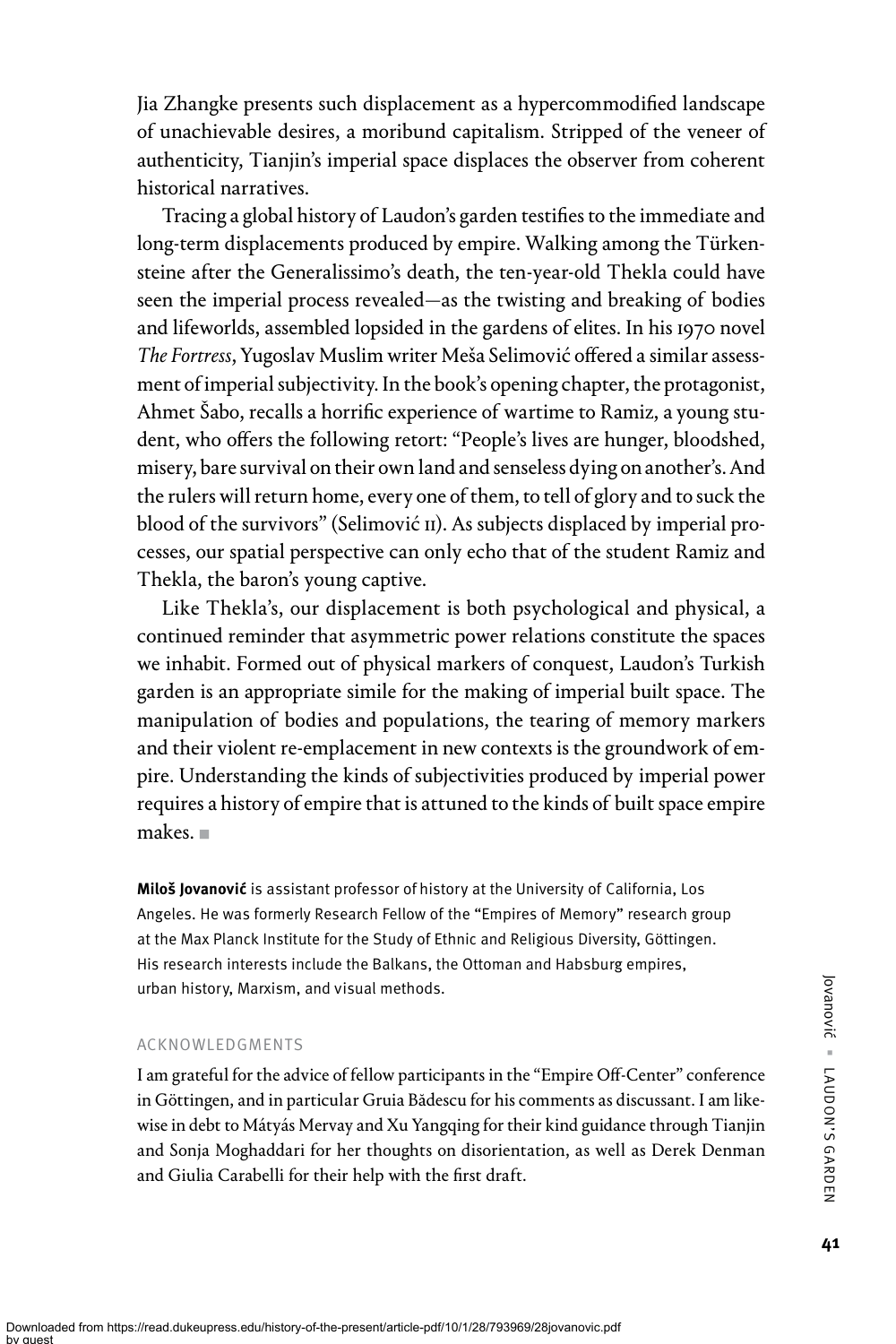#### NOTES

- 1 On the broader region in the context of inter-imperiality, see Manuela Boatcă and Anca Parvalescu's contribution to this special issue.
- 2 Kanitz 21–22; on Laudon's myth, see Kunisch.
- 3 The poem has been reprinted many times without attribution. Watts's son claimed his father's authorship posthumously, stating that the first publication was in Literary Gazette, 1820.
- 4 In 1908, Bosnia was annexed, while the sanjak returned to Ottoman governance in 1909 after the Young Turk Revolution.
- 5 As of 2019, the items remain in the archive of the Weltmuseum Wien.
- 6 At-OeSTa. HHStA-Diplomatie und Außenpolitik 1848–1918 GsA Peking 036-2 Skoda Lieferungen, 21 and Peking 036-4 Poldihuette, 3/331.
- 7 Karl Bernauer, "Vice-consul Bernauer an Graf Gołuchowski," January 1903, At-OeSTa. HHStA-Diplomatie und Außenpolitik 1848–1918 GsA Peking 103-1, 9. Emphasis added.

### WORKS CITED

- Alofsin, Anthony. When Buildings Speak: Architecture as Language in the Habsburg Empire and Its Aftermath, 1867–1933. Chicago: University of Chicago Press, 2006.
- Avcıoğlu, Nebahat."Turquerie" and the Politics of Representation, 1728–1876. Burlington, VT: Ashgate, 2011.
- Benjamin, Walter. Illuminations: Essays and Reflections, edited by Hannah Arendt, translated by Harry Zohn. New York: Schocken Books, 2007.
- Bennett, Tony. The Birth of the Museum: History, Theory, Politics. New York: Routledge, 2013.
- Bennett, Tony. "The Exhibitionary Complex." New Formations 4 (1988): 73-102.
- Bilgeri, Andreas. "Österreich-Ungarn im Konzert der Kolonialmächte." Kakanien Revisited 11 (2012): 1–12.
- Blumentritt, Ferdinand. "Forschungen im indischen Archipel und auf den Nikobaren." Mitteilungen der Österreichischen Geographischen Gesellschaft 41 (1898): 201–5.
- Brenner, Helmut. "'Prinz Johann! Das ist dir ein Schand!': Die fruhesten Erzherzog-Johann-Lieder im historischen Kontext." Jahrbuch für Volksliedforschung 44 (1999): 68–94. doi.org/10.2307/848857.
- Chahrour, Marcel. "'A Civilizing Mission'? Austrian Medicine and the Reform of Medical Structures in the Ottoman Empire, 1838–1850." Studies in History and Philosophy of Science Part C: Studies in History and Philosophy of Biological and Biomedical Sciences 38, no. 4 (2007): 687–705. doi.org/10.1016/j.shpsc.2007.09.005.
- Cisternino, Marius. Passion for Africa: Missionary and Imperial Papers on the Evangelisation of Uganda and Sudan, 1848–1923. Kampala: Fountain, 2004.
- Corti, Egon Caesar. Maximilian and Charlotte of Mexico, translated by Catherine Alison Phillips. New York: Knopf, 1928.
- "Die Botocuden-Indier in Wien." Wiener Zeitschrift für Kunst, Literatur, Theater und Mode, November 17, 1821, 1167-68.
- Ditfurth, Franz Wilhelm von. Die historischen Volkslieder vom Ende des siebenjährigen Kriegs, 1763, bis zum Brande von Moskau, 1812: Aus fliegenden Blättern, handschriftlichen Quellen und dem Volksmunde gesammelt und herausgegeben. Berlin: Lipperheide, 1872.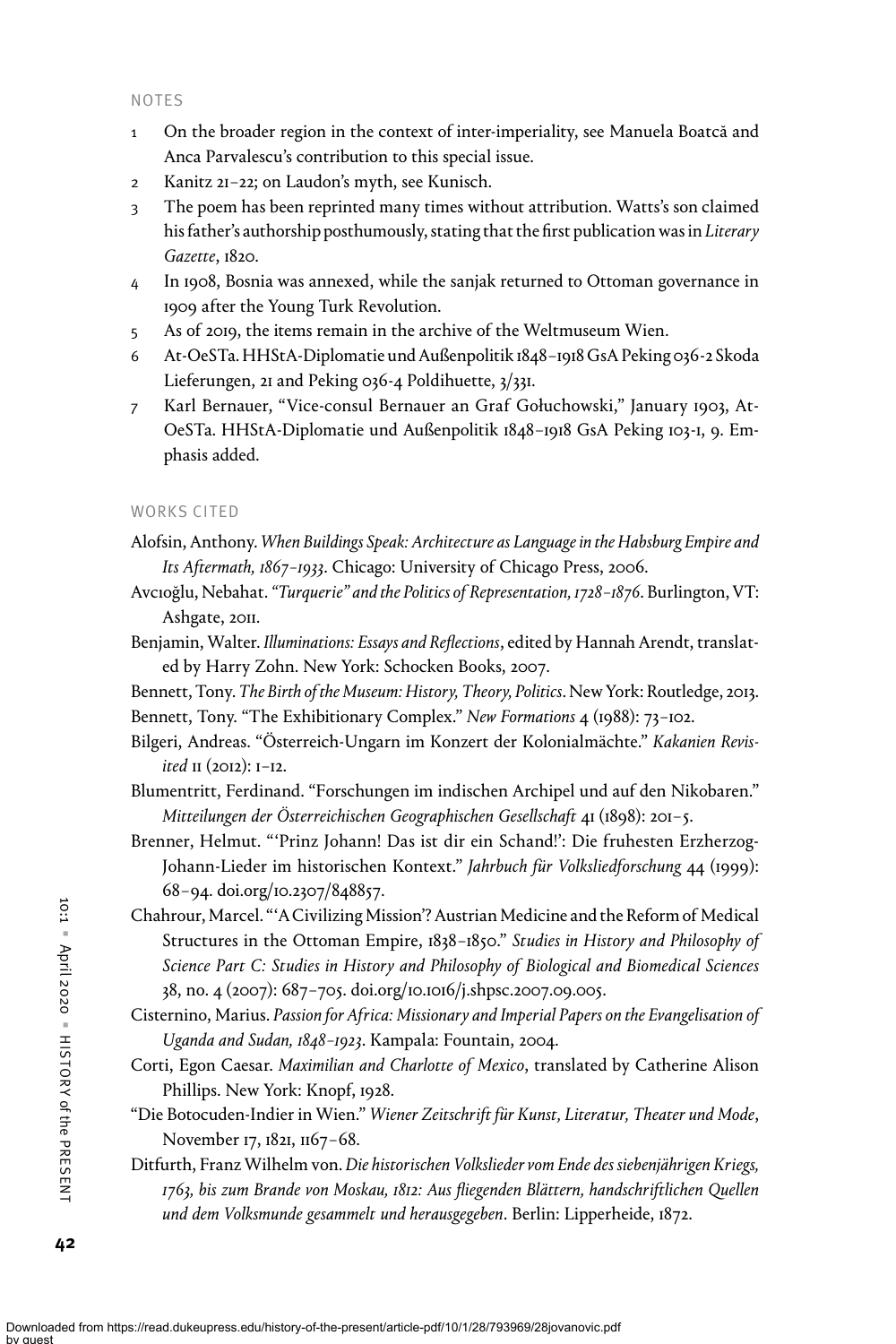- Duncan, Robert H. "Political Legitimation and Maximilian's Second Empire in Mexico, 1864–1867." Mexican Studies/Estudios Mexicanos 12, no. 1 (1996): 27–66. doi.org/10 .2307/1052077.
- Feng, Jicai. Qiang Jiu Lao Jie. Beijing: Xi yuan chubanshe, 2000.
- Fischer, Robert-Tarek. Österreich im Nahen Osten: die Grossmachtpolitik der Habsburgermonarchie im Arabischen Orient 1633–1918. Vienna: Böhlau, 2006.
- Foster, I. "Adventures in the Human Zoo: Peter Altenberg's Ashantee in Context." In Theatre and Performance in Austria: From Mozart to Jelinek, edited by Ritchie Robertson and Edward Timss, 39–60. Edinburgh: Edinburgh University Press, 1993.
- Foucault, Michel. "The Life of Infamous Men." In Power, Truth, Strategy, edited by Meghan Morris and Paul Patton, 77–91. Sydney: Feral, 1979.
- Gurk, Eduard, and Joseph Gurk. Wien's Umgebungen: Nach Der Natur Gezeichnet Und Gestochen. Vienna: Mollo, 1827.
- Hartman, Saidiya. "Venus in Two Acts." Small Axe no. 26 (2008): 1–14. doi.org/10.2979/ SAX.2008.-.26.1.
- Harvey, David. "Globalization and the 'Spatial Fix.'" Geographische Revue 2 (2001):  $23 - 30.$
- Heinrich, Tobias. "Friedrich Schlichtegroll's Nekrolog. Enlightenment Biography." Les Grandes Figures historiques dans les lettres et les arts 6 (2017): 9–27.
- Herder, Johann Gottfried. Ausgewählte Werke, edited by Heinrich Kurz, vol. 4. Hildberghausen: Verlag des Bibliographischen Instituts, 1871.
- Hoechle, Johann Nepomuk, and Franz Wolf. Belagerung von Belgrad 1789. Vienna: Kaiserlich-Königliches Lithographisches Institut des Grundsteuer-Katasters und Zentralmappenarchiv, 1835.
- Istoria (Storia) e Descrizione Della Citta Die Belgrado . . . Fino Alla Conquista Fattane Nel Di 8. Di Ottobre 1789 Dalle Armi Di S. M. l'Imperatore Giuseppe II. Comandate Dal Feld Maresciallo Laudon. 1789. data.onb.ac.at/rep/109AC5CE. Austrian National Library, 506404-A ALT MAG.
- Jovanović, Miloš. "Whitewashed Empire: Historical Narrative and Place Marketing in Vienna." History and Anthropology 30, no. 4 (2019): 460-76. doi.org/10.1080/02757206 .2019.1617709.
- Kaiser, Friedrich. General Laudon: Geschichtliches Volkstück mit Gesang und Tanz in fünf Bildern. Vienna: Wallishauser (J. Klemm), 1875.
- Kanitz, Felix Philipp. Das königreich Serbien und das Serbenvolk: Von der Römerzeit bis zur gegenwart. Leipzig: B. Meyer, 1904.
- Kunisch, Johannes. Loudons Nachruhm. Wiesbaden: VS Verlag für Sozialwissenschaften, 1999.
- Lee, Chinyun. "Avstrijski Pomorski Razvoj v Vzhodni Aziji 1869–1914" [Austrian Maritime Development in East Asia: 1869-1914]. Zgodovinski Časopis 61, nos. 3-4 (2007): 467–89.
- Marinelli, Maurizio. "Making Concessions in Tianjin: Heterotopia and Italian Colonialism in Mainland China." Urban History 36, no. 3 (2009): 399–425. doi.org/10.1017/ S0963926809990150.
- Maruna, Roland. Geschichte der Ortsgemeinde Hadersdorf-Weidlingau. Vienna: Universität Wien, 1978.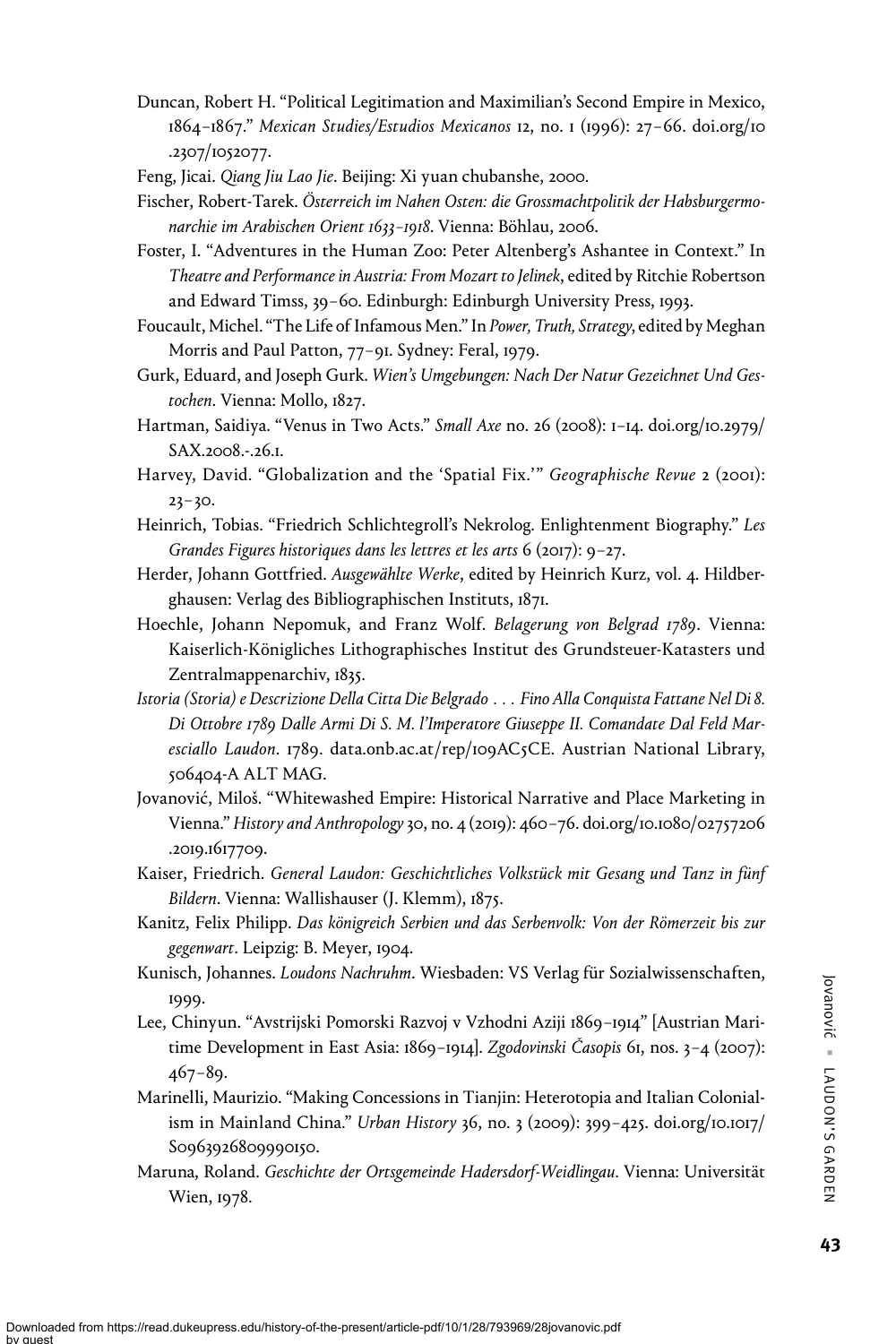- Mignolo, Walter D. The Darker Side of Western Modernity: Global Futures, Decolonial Options. Durham, NC: Duke University Press, 2011.
- Moravánszky, Ákos. Competing Visions: Aesthetic Invention and Social Imagination in Central European Architecture, 1867–1918. Cambridge, MA: MIT Press, 1998.
- Morrison, Heather. "Dressing Angelo Soliman." Eighteenth-Century Studies 44, no. 3 (2011): 361–82. doi.org/10.1353/ecs.2011.0001.
- Mückler, Hermann. Österreicher in der Südsee: Forscher, Reisende, Auswanderer. Münster: LIT, 2012.
- Olin, Timothy."Colonial Dreams, Ambiguous Outcomes: German Settlers in the Balkans and the Volga River Basin." Journal of the Indiana Academy of the Social Sciences 16, no. 2  $(2017): 157 - 71.$
- Pezzl, Giovanni. Storia della vita di Gedeone Ernesto Barone di Loudon: Traduzione dal tedesco. Illustrata d'indediti documenti, translated by Luigi Careno. Milan: Luigi Veladini, 1793.
- Pezzl, Johann. La Vie du Feldmaréchal Baron de Loudon, traduite de l'Allemand, translated by Jean Nicolas Étienne de Baron Bock. Luxembourg: Imprimerie des Heritiers Francois Perle, 1792.
- Pezzl, Johann. Loudon's Lebensgeschichte. Vienna: J. V. Degen, 1791.
- Politische Gespräche der Todten über die Begebenheiten: Des fünftes Jahrgangs, vol. 2. Neuwied: Gehra, 1790.
- Quijano, Aníbal. "Coloniality and Modernity/Rationality." Cultural Studies 21, nos. 2–3 (2007): 168–78. doi.org/10.1080/09502380601164353.
- Rajković, Ljubinja. "Još Jedanput Oko Dva Spomenika Iz Starog Beograda." Godišnjak Grada Beograda 20 (1973): 229–42.
- "Rare Austro-Hungarian Architecture Found in Tianjin." Xinhua News Agency, August 22, 2003. english.china.org.cn/english/culture/72974.htm.
- Reynolds-Cordileone, Diana. "Displaying Bosnia: Imperialism, Orientalism, and Exhibitionary Cultures in Vienna and Beyond: 1878–1914." Austrian History Yearbook 46 (2015): 29–50. doi.org/10.1017/S0067237814000083.
- Rogaski, Ruth. Hygienic Modernity: Meanings of Health and Disease in Treaty-Port China. Berkeley: University of California Press, 2004.
- Samardžić, Nikola. "Srpski Beograd." In Kulturna istorija Beograda XVIII vek, edited by Nikola Samardžić et al., 183–216. Belgrade: Hesperia edu, 2014.
- Sauer,Walter."Habsburg Colonial: Austria-Hungary's Role in European Overseas Expansion Reconsidered." Austrian Studies 20 (2012): 5–23. doi.org/10.5699/austrianstudies .20.2012.0005.
- Sauer, Walter. k.u.k. kolonial. Habsburgermonarchie und europäische Herrschaft in Afrika. Vienna: Böhlau, 2002.
- Schmutzer, Kurt, and Christian Feest. "Brazil in Vienna: Encounters with a Distant World." Archiv Weltmuseum Wien 63–64 (2013): 266–85.
- Schorske, Carl E. Fin-de-Siècle Vienna: Politics and Culture. New York: Vintage, 1980.
- Scott, Marilyn. "A Zoo Story: Peter Altenberg's 'Ashantee' (1897)." Modern Austrian Literature 30, no. 2 (1997): 48–64.
- Selimović, Meša. The Fortress, translated by E. D. Goy and Jasna Levinger. Evanston, IL: Northwestern University Press, 1999.

10:1 ■ April 2020 ■ HISTOR Y of the PRESENT